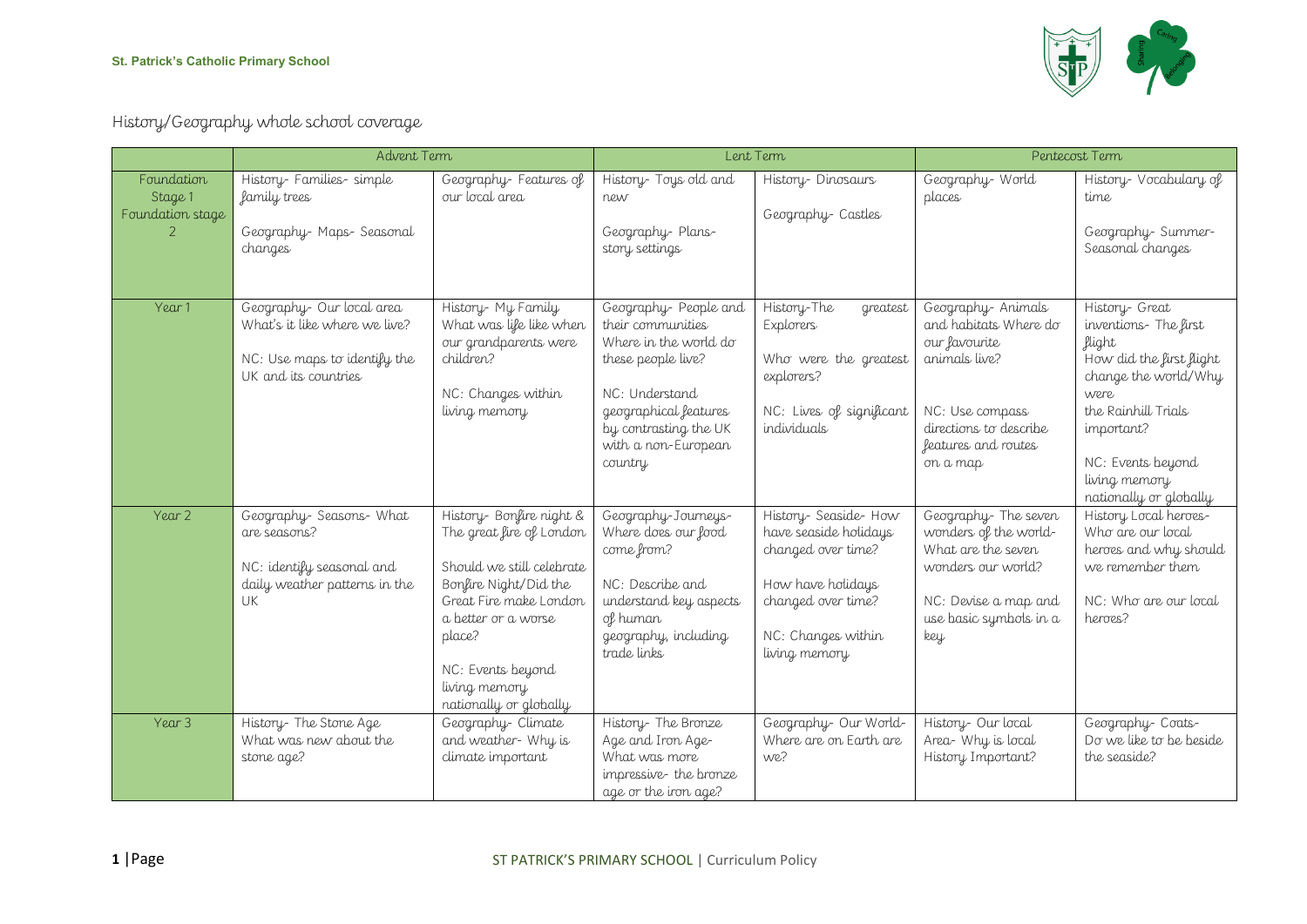

| Year 4 | NC: Changes in Britain from<br>the Stone Age to the Iron Age<br>History The Ancient Egyptians<br>How much did the Ancient<br>Egyptians achieve?<br>NC: The achievements of the                                           | NC: Identify<br>seasonal/daily weather<br>patterns in the UK<br>Geography The<br>Americas<br>Can you come on a<br>Great<br>American Road Trip?                                                           | NC: Changes in Britain<br>from the Stone Age to<br>the Iron Age<br>History- Roman Britain<br>What happened when<br>the Romans came to<br>Britain?                                               | NC: Locate the world's<br>countries using maps<br>Geography<br>Rivers and the Water<br>Cycle<br>How does the water go<br>round and round?                                                           | NC: Local History<br>Study: A study of a<br>theme in British<br>history that extends<br>knowledge beyond 1066<br>History Crime and<br>Punishment<br>How has Crime and<br>Punishment changed<br>over | NC: Name geographical<br>regions and their<br>identifying<br>characteristics in the UK<br>Geography Earthquakes<br>and Volcanoes<br>How does the Earth<br>shake,<br>rattle and roll?                         |
|--------|--------------------------------------------------------------------------------------------------------------------------------------------------------------------------------------------------------------------------|----------------------------------------------------------------------------------------------------------------------------------------------------------------------------------------------------------|-------------------------------------------------------------------------------------------------------------------------------------------------------------------------------------------------|-----------------------------------------------------------------------------------------------------------------------------------------------------------------------------------------------------|-----------------------------------------------------------------------------------------------------------------------------------------------------------------------------------------------------|--------------------------------------------------------------------------------------------------------------------------------------------------------------------------------------------------------------|
|        | earliest civilisations                                                                                                                                                                                                   | NC: Locate the world's<br>countries using maps,<br>including North<br>and South America                                                                                                                  | NC: The Roman Empire<br>and its impact on<br><b>Britain</b>                                                                                                                                     | NC: Describe and<br>understand key aspects<br>of physical<br>geography, including<br>the water cycle                                                                                                | time?<br>NC: A study of a theme<br>in British history that<br>extends<br>knowledge beyond 1066                                                                                                      | NC:<br>Describe<br>and<br>understand key aspects<br>of physical<br>geography,<br>including<br>volcanoes                                                                                                      |
| Year 5 | History: The Anglo-Saxons.<br>Was the Anglo-Saxon period<br>really s Dark Age?<br>NC: Britain's settlement by<br>Anglo-Saxons and Scots.                                                                                 | Geography: Changes in<br>our local environment.<br>How is our country<br>changing?<br>NC: identify<br>geographical<br>characteristics of the UK<br>and understand how<br>some have changed<br>over time. | History: The Vikings<br>Would the Vikings do<br>anything for money?<br>NC: The Viking and<br>Anglo-Saxon struggle<br>for the kingdom of<br>England.                                             | Geography: Europe-A<br>study of the Alpine<br>Region.<br>Where should we go on<br>holiday?<br>NC: Locate the World's<br>countries, using maps.                                                      | History: Journeys.<br>What makes people go<br>on holiday?<br>NC: A study of a theme<br>in British history that<br>extends knowledge<br>beyond 1066.                                                 | Geography: Journeys-<br>Clothes.<br>Where does all our stuff<br>come from?<br>NC: Use maps, atlases<br>and digital mapping to<br>locate countries and<br>describe features.                                  |
| Year 6 | History: The Impact of War<br>Did WWI or WWII have the<br>biggest impact on our<br>locality?<br>NC: Local History Study: A<br>study of an aspect or theme in<br>British<br>history that extends<br>knowledge beyond 1066 | Geography: Global<br>Warming and Climate<br>Change<br>Are we damaging our<br>world?<br>NC: Describe and<br>understand aspects of<br>human geography,<br>including settlement<br>and land use             | History: The Ancient<br>Greeks<br>Why should we thank<br>the Ancient Greeks<br>NC: Ancient Greece - a<br>study of Greek life and<br>achievements and their<br>influence on the<br>western world | Geography: South<br>America - The Amazon<br>What is life like in the<br>Amazon?<br>NC: Understand<br>similarities and<br>differences of a region<br>of the UK, and a region<br>within South America | History: The Maya<br>Civilisation<br>Why should we<br>remember the Maya?<br>NC: The achievements<br>of a non-European<br>society                                                                    | Geography: Our World<br>in the Future<br>How will our world<br>look in the future?"<br>NC: Name and locate<br>counties and cities of<br>the UK, and understand<br>how some aspects have<br>changed over time |